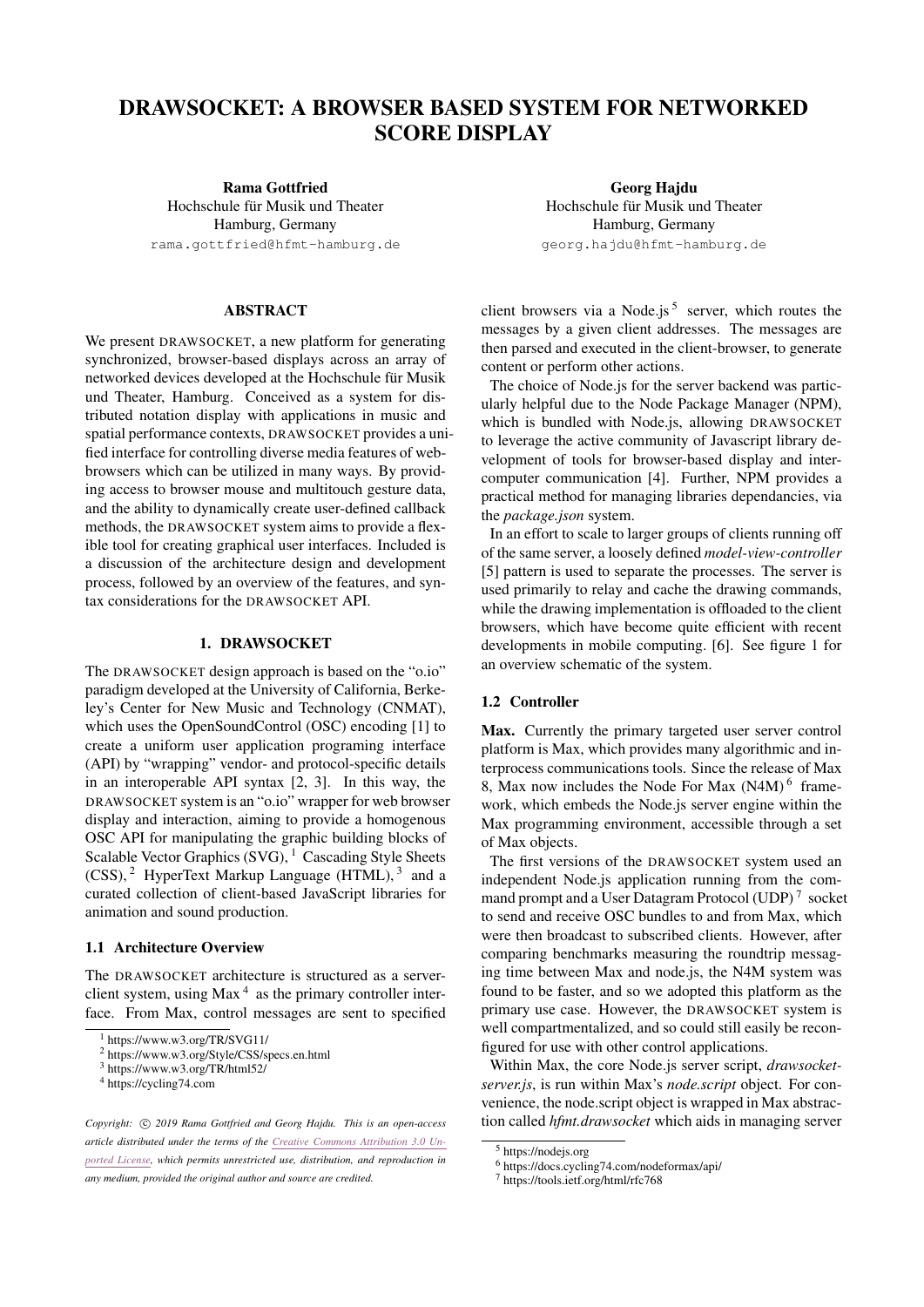

<span id="page-1-0"></span>Figure 1. DRAWSOCKET Server/Client Architecture.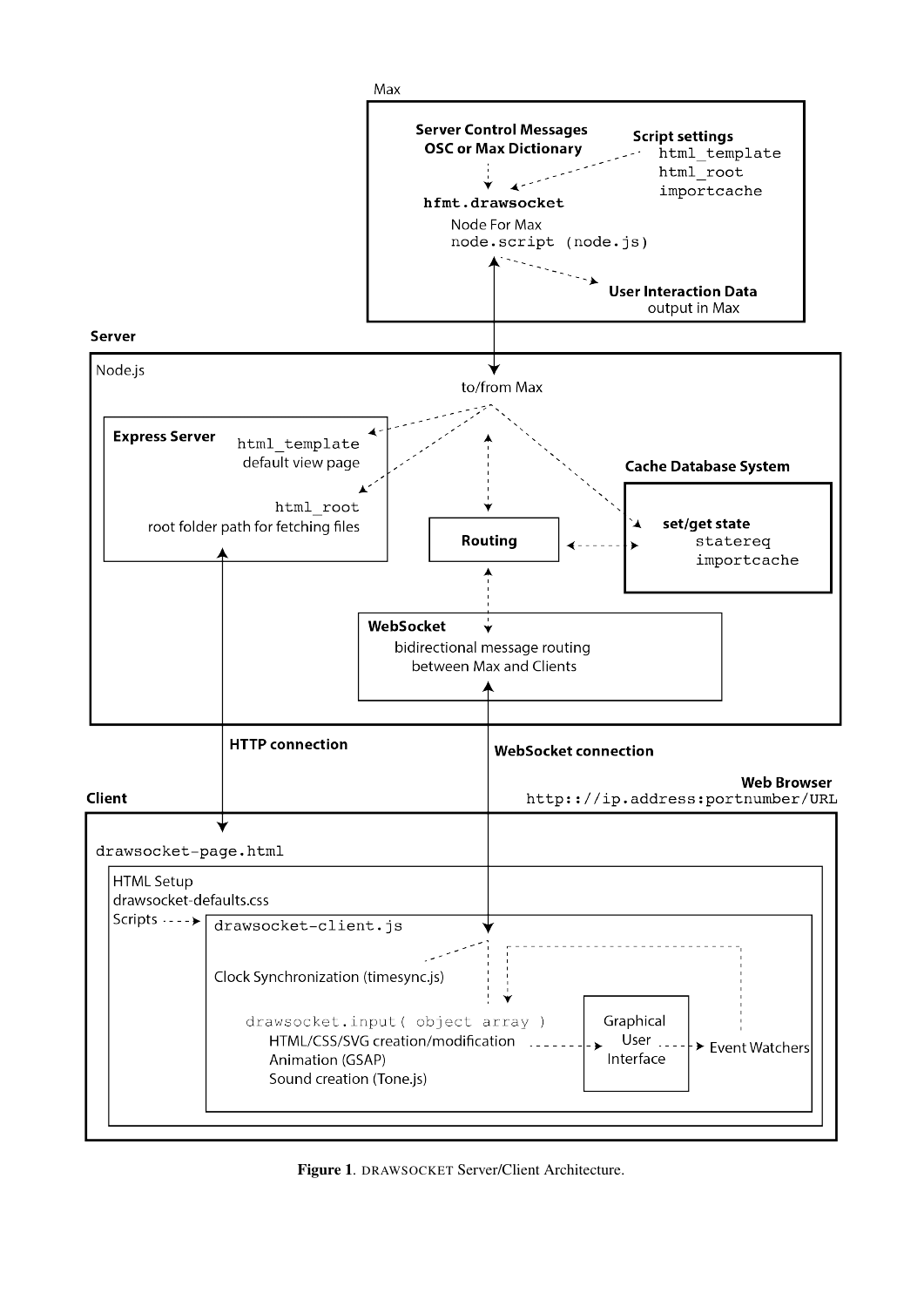asset paths, and handles user interaction messages returning from the client (see section [2](#page-3-0) for more details).

OSC-JSON representation. The DRAWSOCKET data is formatted as a key-value tree, which in Max can be represented as either OSC, or in Max Dictionary format, both of which can be easily transformed to JavaScript Object Notation (JSON). [8](#page-2-0) See section [3](#page-3-1) below for an in-depth description of the DRAWSOCKET messaging syntax.

## 1.3 Server

Node.js. The Node.js server consists of four main processes: (1) an Express HTTP server,  $9(2)$  $9(2)$  a WebSocket  $10$ connection manager, (3) state caching, and (4) handling messages from the client (either forwarding them to the Max host environment or responding back to client, as in the case of clock synchronization and on-load initialization).

Express. The Express JS library is used to create the web server and handle HyperText Transfer Protocol (HTTP)<sup>[11](#page-2-3)</sup> requests from client browsers. By default, the server responds to all page requests with a default HTML file which contain the basic setup necessary for most uses of the DRAW-SOCKET system, with links to dependency JS libraries, fonts, and a default CSS stylesheet.

If a custom HTML page is desired, users can send the *html template* message from the Max interface, to set a new default HTML file.

The Express server uses a static public root folder, which exposes a selected folder path that client browsers may load files from. To set the root public folder, users can set the *html root* folder path as an initialization argument to the *hfmt.drawsocket* abstraction.

User configuration of the system is described further in section [2.](#page-3-0)

WebSockets. WebSockets are used as the primary serverclient communication exchange protocol. The server accepts WebSocket requests from client browsers, and subscribes clients to receive messages addressed to their browser's URL (Uniform Resource Locator).

Control messages composed in Max as an OSC bundle or Max Dictionary are received in JSON format by the server, and routed to the clients identified by their corresponding URL web-address.<sup>[12](#page-2-4)</sup>

URL state caching. Upon receiving control messages addressed to a new URL, the server first forwards the messages via WebSocket to the specified URL address, and then sends a copy of the message to the state cache system.

On connection to a new WebSocket, the client requests the current state of its URL from the server cache. This provides a mechanism for preloading a set of drawing commands to a given URL, so that when a user first loads the page, or hits refresh, the current drawing state of the page will be loaded.

Client return messages. WebSocket connection is bidirectional, and is used to handle messages from the client: responding to clock synchronization requests, initialization requests, and forwarding user interaction information to Max.

Connection Port. On startup, the server provides its IP address and connection port to the Max environment. Clients may connect remotely via network IP address, or if on the same computer, use the localhost identifier, followed by the port number (currently 3002 by default), separated by a colon (e.g. *http://localhost:3002*).

## 1.4 Client

Running inside a web browser, the client-side component of the DRAWSOCKET system handles the drawing and sound generating commands, clock synchronization, and user interface event watchers.

Web browser. Currently the system targets Safari and Chrome. At the current time of writing, Firefox SVG 2 feature support is behind the above two. Other browsers may also work, but are not currently being tested.

Layout. The central browser display layout consists of one  $HTML \langle div \rangle$  node, which contains an  $\langle avg \rangle$  element, and an SVG <g> group node.

<div id=''main−div''> <svg> <defs id=''defs''></defs>  $\langle g \text{ id} = \text{``main-svg''} \rangle \langle g \rangle$  $\rm{<}$ /svg $\rm{>}$  $\langle$  /div

The default formatting for the basic page elements is setup in the *drawsocket-defaults.css*. When users add SVG elements, they are added to the "main-svg" group. Users may also create new SVG groups and add elements to these new groups, to control stacking order, described below in more detail.

Libraries. DRAWSOCKET currently makes use of the following client-side Javascript libraries, all available from NPM:

D3.js, <sup>[13](#page-2-5)</sup> a library for SVG information visualization.<sup>[14](#page-2-6)</sup>

PDF.js, [15](#page-2-7) a PDF viewer library developed by Mozilla, providing support for PDF file reading, viewing and page turning.

Tone.is, <sup>[16](#page-2-8)</sup> a web-audio library by Yotam Mann. Currently, DRAWSOCKET uses Tone.js to provide basic soundfile playback functionality, this may be expanded in the future.

Timesync.js,  $17$  a clock synchronization library, used in DRAWSOCKET to synchronize animations, and provide a mechanism for timed commands.

<span id="page-2-0"></span><sup>8</sup> https://www.json.org/

<span id="page-2-1"></span><sup>9</sup> https://expressjs.com/

<span id="page-2-2"></span><sup>10</sup> https://www.npmjs.com/package/ws

<span id="page-2-3"></span><sup>11</sup> https://www.w3.org/Protocols/

<span id="page-2-4"></span><sup>12</sup> https://www.w3.org/Addressing/URL/url-spec.txt

<span id="page-2-6"></span><span id="page-2-5"></span><sup>13</sup> https://d3js.org/

<sup>&</sup>lt;sup>14</sup> We are now mainly using d3.js for DOM node creation and manipulation. So, eventually it is likely that we will remove the d3.js dependency to streamline the codebase. However for the time being d3's utility functions are convenient for rapid development, and appear to be performant enough.

<span id="page-2-7"></span> $\frac{1}{10}$  https://mozilla.github.io/pdf.js/

<span id="page-2-8"></span><sup>16</sup> https://tonejs.github.io

<span id="page-2-9"></span><sup>17</sup> https://www.npmjs.com/package/timesync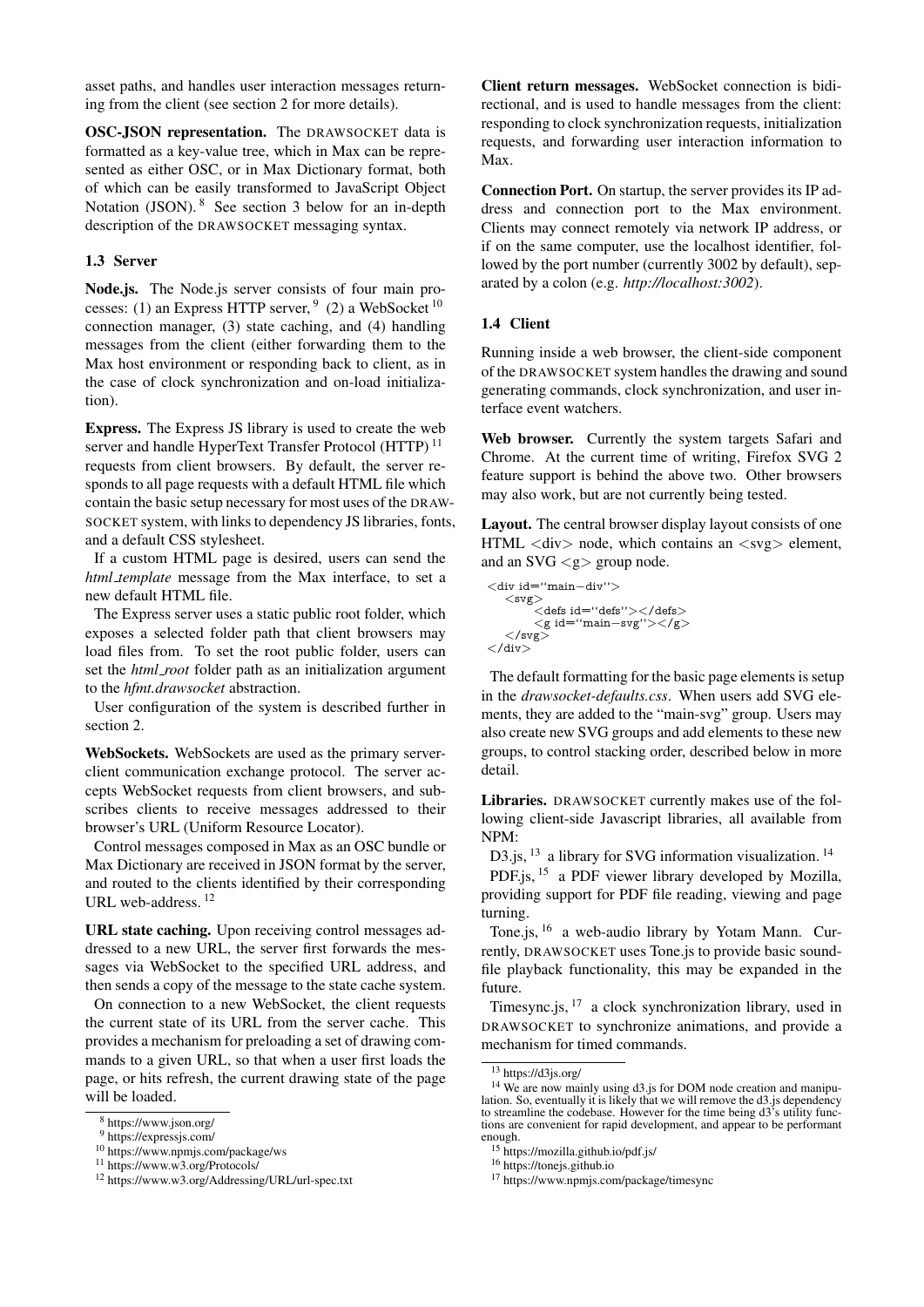TweenMax and TimelineMax, from the GreenSock An-imation Platform (GSAP), <sup>[18](#page-3-2)</sup> a high-performance system for JS and CSS animation.

Client-side Script. The client-side script running in the browser is called *drawsocket-client.js*, which handles the command processing logic of the system and its execution in the browser.

On load, the script first requests a new WebSocket connection to the server using the browser's URL address, sent to the server via the the WebSocket URL identifier (e.g. *ws://localhost:3002/violin*). On successful WebSocket connection, the script begins the clock synchronization process which runs in the background on the client system, requesting new clock readings from the server at regular intervals [19](#page-3-3) . Once the initial clock synchronization is completed, the script sends a state initialization request to the server, to which the server responds with a sequence of commands corresponding to the current state of the given client OSC address.

The central command processing is performed in the function *drawsocket*, which parses an array of time-tagged command objects, and executes the corresponding graphic and sound manipulations in the browser. The *drawsocket* function expects one or more objects with a *key*, *val*, and *timetag* key-value pairs:

```
{
   timetag: current time (supplied by server),
   key: command string
   val: command arguments
}
```
Generally, these objects are formatted in the Node.js server from the API command messages received via Max, however they may also be created by user scripts called from event watchers.

#### 2. DRAWSOCKET USER SETUP

<span id="page-3-0"></span>The interface for DRAWSOCKET is designed for use in Max, and is distributed as a Max Package, currently hosted on GitHub at the following url:

*https://github.com/HfMT-ZM4/drawsocket*

To install, users download the repository and place it in Max's Packages folder. Once installed, users can instantiate the DRAWSOCKET system by creating a hfmt.drawsocket object in a Max patch.

The dependency NPM libraries are not distributed with the package, so on first loading hfmt.drawsocket, you need to send the object the *"script npm install"* message, which asks NPM to download all of the dependencies listed in the node project's *packages.json* file. [20](#page-3-4)

Setting the public folder. As mentioned above, by default the DRAWSOCKET server responds to HTTP URL page requests with a default HTML page. Custom HTML pages, and/or other types of assets can also be served to the client from a static root public folder.

The public root folder is a method commonly used to control client access to server folders, and can be set in Max by supplying the relative path to the user's Max patch as an argument to the hfmt.drawsocket object. This system allows users to organize their project in a mobile way, easily moved or installed on a new system.

Within the hfmt.drawsocket abstraction there is a helper script called *startscript.js* which retrieves the user patcher's folder path, and passes the path information as an argu-ment to the node.script object on startup.<sup>[21](#page-3-5)</sup> By default the folder containing the user's patch is used as the root public folder, however, users may wish to choose a different folder. For example, by setting the path "public html", DRAWSOCKET will expect a folder called "public html" to be located in the same folder as the Max patch running the hfmt.drawsocket abstraction, and if found will use this folder as the public root folder.

In larger projects it is often convenient to sort assets into separate folders for images, sound files, etc. For example if the user wishes to load an image file called "foo.jpg" located in a */public html/images* subfolder, they would refer to their file at the address */images/foo.jpg*.

## 3. DRAWSOCKET API

<span id="page-3-1"></span>The DRAWSOCKET API has developed organically as features are gradually added to the system, and has been rewritten several times as new use contexts have arisen.

The API was initially designed in keeping with the conventional "message" format used in the Max environment, so that drawing commands could be easily adapted from commands used for other Max drawing objects such as LCD, or jit.gl.sketch.

A Max message is structured as an array, beginning with a selector string, followed by a list of values, which is interpreted by the receiver based on a preexisting schema. However, as more features were added, some complications arose in regard to the sequence ordering, and as a result an alternative object-oriented API was developed, which makes use of a key-value approach that has proven more extendable for the DRAWSOCKET system (discussed below in section [3.2\)](#page-4-0).

Note that in the discussion below, we use the term *message* as a general purpose term for communication via message events, which could be in different formats (OSC messages, Max messages, JSON objects sent as messages, etc.).

URL address routing. All messages sent to the server are addressed to a URL, which is used by the server to route messages to the appropriate clients. Multiple clients may be logged into the same URL, in which case they would all receive the same drawing commands. For example if you had a group of violins all playing the same part you could have them log into the URL:

*http://server.ip.address:port/violin1*

Then to send messages to the violin 1 section, you would use the URL address */violin1*, in the same way you wold use an OSC address.

<span id="page-3-3"></span><span id="page-3-2"></span><sup>18</sup> https://greensock.com/gsap

<sup>&</sup>lt;sup>19</sup> Currently, the script is configured to check every 5 seconds, but this may change depending on performance on a larger scale system<br>
20 The needs  $\frac{1}{2}$ 

<span id="page-3-4"></span>The node project is located in the package's /code/node folder, and includes all scripts, and configuration files.

<span id="page-3-5"></span><sup>&</sup>lt;sup>21</sup> Note that this requires the user patcher to be saved to disk first, so that it has a valid folder location.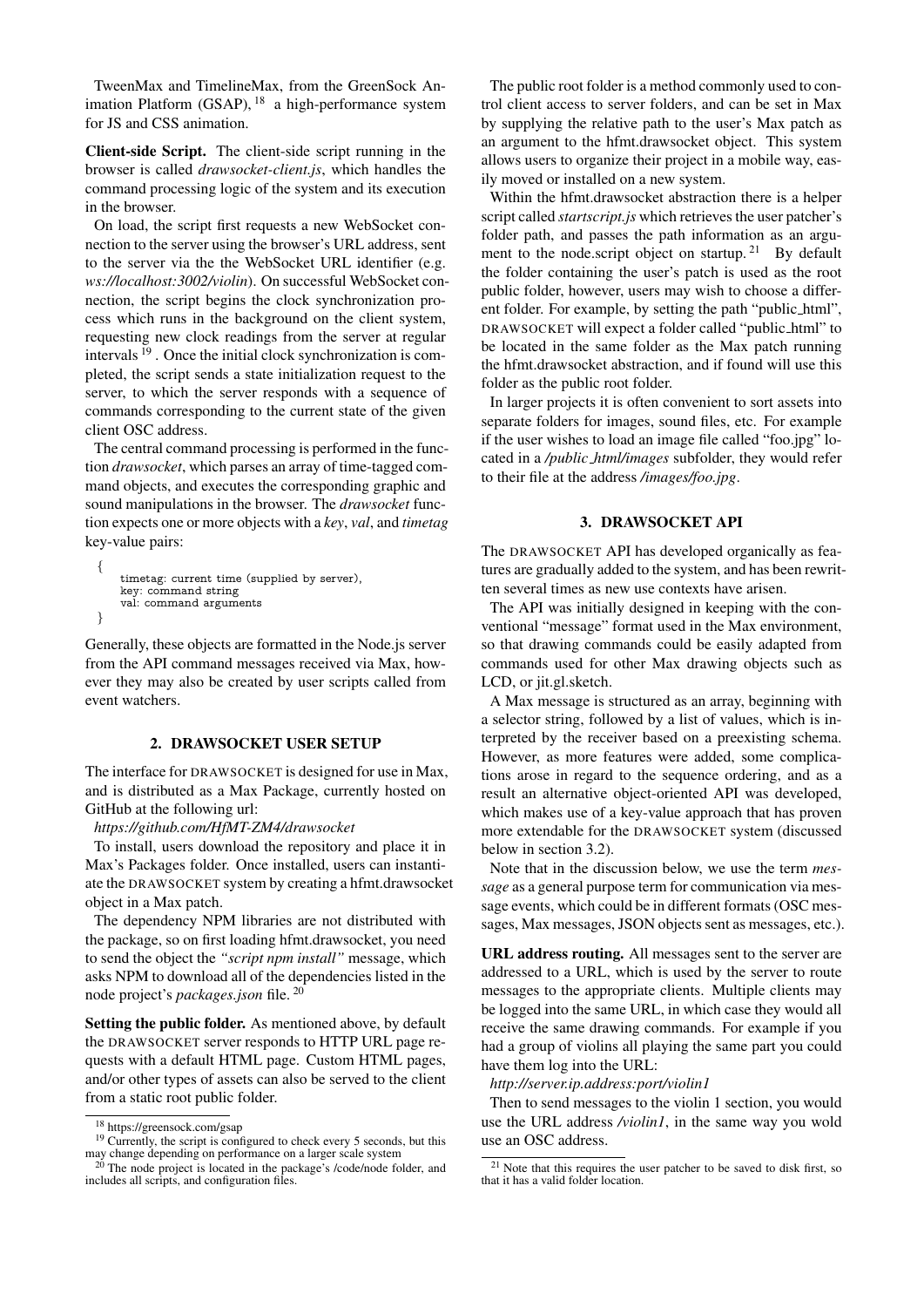To send to all clients, regardless of URL address, DRAW-SOCKET provides usage of the OSC */\** wildcard address.

Note that in OSC, */\** matches one single address level, whereas the DRAWSOCKET server uses the wildcard address to match any *URL*, which may include multiple slashes. To avoid confusion with OSC convention, it is strongly recommended to use single level addresses (i.e. use */violin1*, not */violin/1* in cases of indexed sub-groupings).

Object references. DRAWSOCKET uses the Document Object Model (DOM)[\[7\]](#page-10-6) *id* attribute as the primary mechanism for referencing individual client objects from the server. On creation, the client-side script logs a reference to new objects with their unique ID, in a set of associative arrays which can be used for fast object lookup by name. Through this method, objects may be referred to by ID, modified, styled, transformed, or removed.

SVG and HTML nodes use the provided unique identifier as the node's *id* attribute, as per the DOM standard, while other objects such as GSAP animation or Tone.js sound objects are not in the DOM, but logged in the DRAW-SOCKET's internal object model.

## 3.1 List-oriented API

The original "Max style" list-oriented DRAWSOCKET API design used a bundle of individual OSC messages, each of which performed an action on the client system. The listoriented API has now been replaced, however a discussion of this approach is valuable, since it illustrates a structural limitation that we encountered with this syntax approach.

In the list-oriented API, the OSC message address was used as a way to specify several functional layers at once, through concatenating together multiple values separated by slashes. The general address syntax was made of three main levels: (1) the client URL address, (2) a unique object ID, followed by (3) a command string specifying the process to execute on the client system.

The commands provided a streamlined way to create and modify elements on the client browser, using a curated set of parameters.

For example the following OSC bundle:

```
{
     /violin/foo/draw/rect : [100, 100, 25, 25],
     /violin/foo/style/stroke−width : 1
}
```
contains two messages prefixed by */violin* which indicates that the server should send these commands to all clients logged into the */violin* URL.

Once received on the client system, the script would parse the OSC address, separating the ID from the command string. Here, the ID is "foo" and the command string is "draw/rect".

For each OSC message, the value attached to address was parsed by the client script based on schema defined in the documentation. In the case of "draw/rect", the message's value would be interpreted as defining an SVG rectangle's *x*, *y*, *width*, and *height* values. The second message works in a similar way, except that rather than creating a new object, it adds an inline SVG/CSS *style* attribute to the object node, setting the *stroke-width* parameter to a value of 1.

Grouping. Things start to get a little more complex with the list-oriented approach when attempting to define SVG group objects and object definitions. In these cases child objects can be grouped together and manipulated as a single graphic object, while not requiring each child object to have a unique ID.

The first problem we encountered was when trying to include two objects of the same type within the object. In the first implementation, a sub-bundle of OSC messages was used to group elements together, however since no IDs were required, the following example fails:

/∗/groupex/draw/group : { /text : [210, 210, ''hi''], /text : [310, 210, ''bye''] }

It fails because in OSC you are allowed to have multiple messages with the same address, however in Max the OSC messages need to be first converted to Max Dictionary format to be passed to the node.script object, and Max Dictionaries do not allow duplicate addresses.

Another complication arose when trying to style individual objects within a group, since there is no unique identifier to reference for adding inline style tags, and this is not accessible from the list-oriented API syntax. To address these two issues, the list-oriented grouping syntax was adapted to use an array of objects (aka sub-bundles in OSC). For example:

```
/∗/groupex/draw/group : [{
     /path : ''M200,200a30,90,0,0,0,0−60a30,30,0,0,0,0,60'',
     /style : ''fill: black''
}, {
     /text : [210, 210, ''hi''],
/style : ''fill: red''
}]
```
In this case, the *style* message is bound to the *path* message by wrapping them together in an object. This solution led to a reevaluation of the DRAWSOCKET API syntax, and resulted in the development of the object-oriented based API.

## <span id="page-4-0"></span>3.2 Object-oriented API

While the list-oriented approach provides a compact, oneline syntax, the list format is also limited, in that the list requires a predefined schema for how the list can be interpreted, and which types of operations the list values may address. The list-based approach is thus less easily extendable, since adding a new value to the list requires adding a new step in the interpreting script. The main benefit of the list syntax is that its compactness makes it sometimes faster for rapid prototyping, however the object-oriented approach can be more easily expanded as we will show below, and additionally, the object-oriented approach is helpful since it is self-describing, emphasizing legibility by associating a parameter name with each value.

For example, whereas above we drew a rectangle with a list, such as:

/violin/foo/draw/rect : [100, 100, 25, 25]

The same rectangle could be drawn with the object-based API using the "svg" *key*, and an *val* containing one or more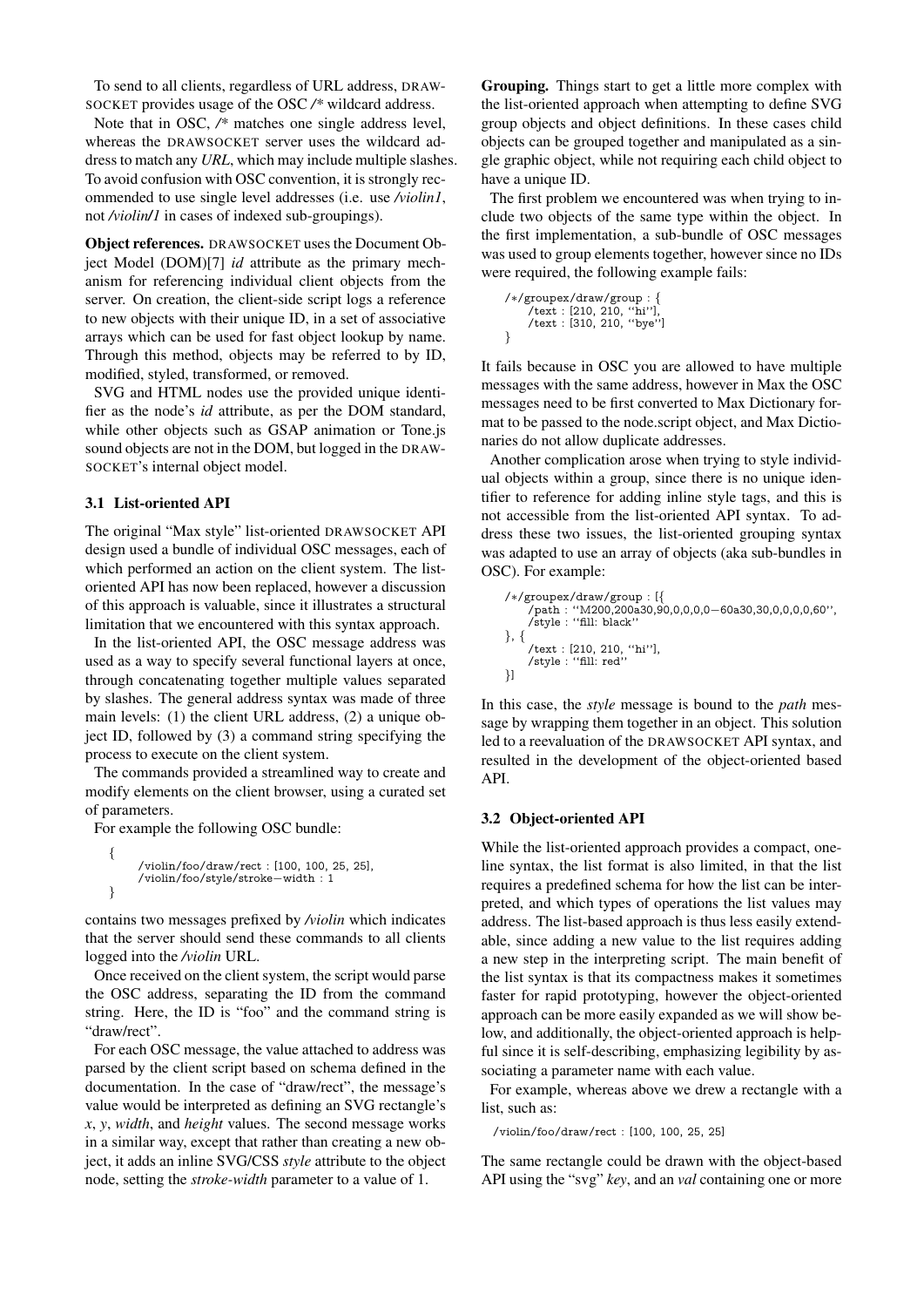objects to process. The *"new"* keyword notifies the client that it should create a new SVG element:

```
/violin : {
/key : ''svg'',
  \sqrt{val} : {
        /new : ''rect'',
         /id : ''foo'',
         /x : 100,/y : 100,
/width : 25,
         /height: 25
      }
}
```
In the object-based approach each variable now has a name associated with its value, telling us what the variable represents. The list-approach is a more concise, requiring less typing, however, when we consider further what the messages are representing in the context of the DRAWSOCKET system, the benefit of the object approach becomes clearer.

SVG is based on the Extensible Markup Language (XML) format, [22](#page-5-0) and is designed as tree of *nodes*, each with a set of *attributes* which are defined as key-value pairs. By using the same attribute names within the DRAWSOCKET object API, the client script can then simply insert as few or many of the attributes as it receives, rather than needing a specific set of attributes, as with the list-based approach. Also, by staying close to the original SVG API, the user can refer to the SVG specification directly to figure out which attributes they can use, rather than needing to limit their control parameters to those setup in the list parsing schema. [23](#page-5-1)

For example, extending the above example, here we create two new objects, a rectangle and a circle, by defining them in an array, and additionally assign a CSS *class* reference for each:

```
/violin : {
/key : ''svg'',
   /val : [{
       /new : ''rect'',
/id : ''foo'',
       /x : 100,
       /y : 100,
/width : 25,
       /height: 25,
       /class : ''room''
   }, {
       /new : ''circle'',
/id : ''bar'',
/cx : 112,
       /cy : 112,
/r : 5,
       /class : ''source'
   }]
}
```
Keywords. There are currently four reserved keywords used with *svg* objects: *new*, *style*, *parent*, and *child*.

On receiving an *svg* object (or array of objects), the clientside script iterates each element of the array, and checks if there is an already existing object with that *id* tag; if so, it selects that element from the DOM lookup table. Next, the script checks if there is a *new* message in the object; if so, it creates a new node, either replacing the element at the existing *id*, or creating a new node if not already existing,

and then processes the rest of the object messages.

If the object already exists, and no *new* is found, DRAW-SOCKET will use the values in the object to update the object attributes. For example:

```
/violin : \{/key : ''svg'',
     /val : {
/id : ''foo'',
       /width : 100
    }
}
```
will change the *width* attribute of the node "foo" without modifying any other attributes that may have already been set.

#### 3.3 Parent and child elements

Appending child nodes to parent SVG element can be accomplished via the *parent* and *child* keywords.

The *child* keyword, is a high-level API helper function that assists the user in specifying one or more child nodes in a tree syntax. The value attached to this address will be inserted as a child of the parent node, for example the inner text of a  $\langle \text{text} \rangle$ -element, or a new node within a  $\langle \text{g}_{\rangle}$ -the SVG grouping element tag.

Here is an example of a circle and line contained in new SVG group, called "noteline":

```
/violin : {
/key : ''svg'',
     /val : \{/new : ''g'',
           /id : ''noteline'',
/x : 100,
          /\text{v} : 100,
           /child : [{
/new : ''line'',
/id : ''liney'',
                /x1:10,
                /y1 : 5,
                \sqrt{x^2 : 100}/\nu2:5,
                /style : {
                     /stroke−width : 1
                }
          }, {
                /new : "circle",
                /id : ''circley'',
                /cx : 5,/cy : 5,/r : 5,/style : {
                      /stroke−width : 2,
                      /fill : ''none'',
                      /stroke : ''black''
                }
         }]
      }
  }
```
Nodes with a *parent* attribute are inserted as children of the node with the *id* specified by the *parent*, as long as the parent element is already existing in the DOM. If no *parent* element is specified, the node is inserted into the default SVG group "main-svg".

<span id="page-5-1"></span><span id="page-5-0"></span><sup>22</sup> https://www.w3.org/TR/xml/

<sup>&</sup>lt;sup>23</sup> That said, we have not yet fully tested the entire SVG specification. We believe the object API provides access to everything, but there maybe some unaddressed aspects.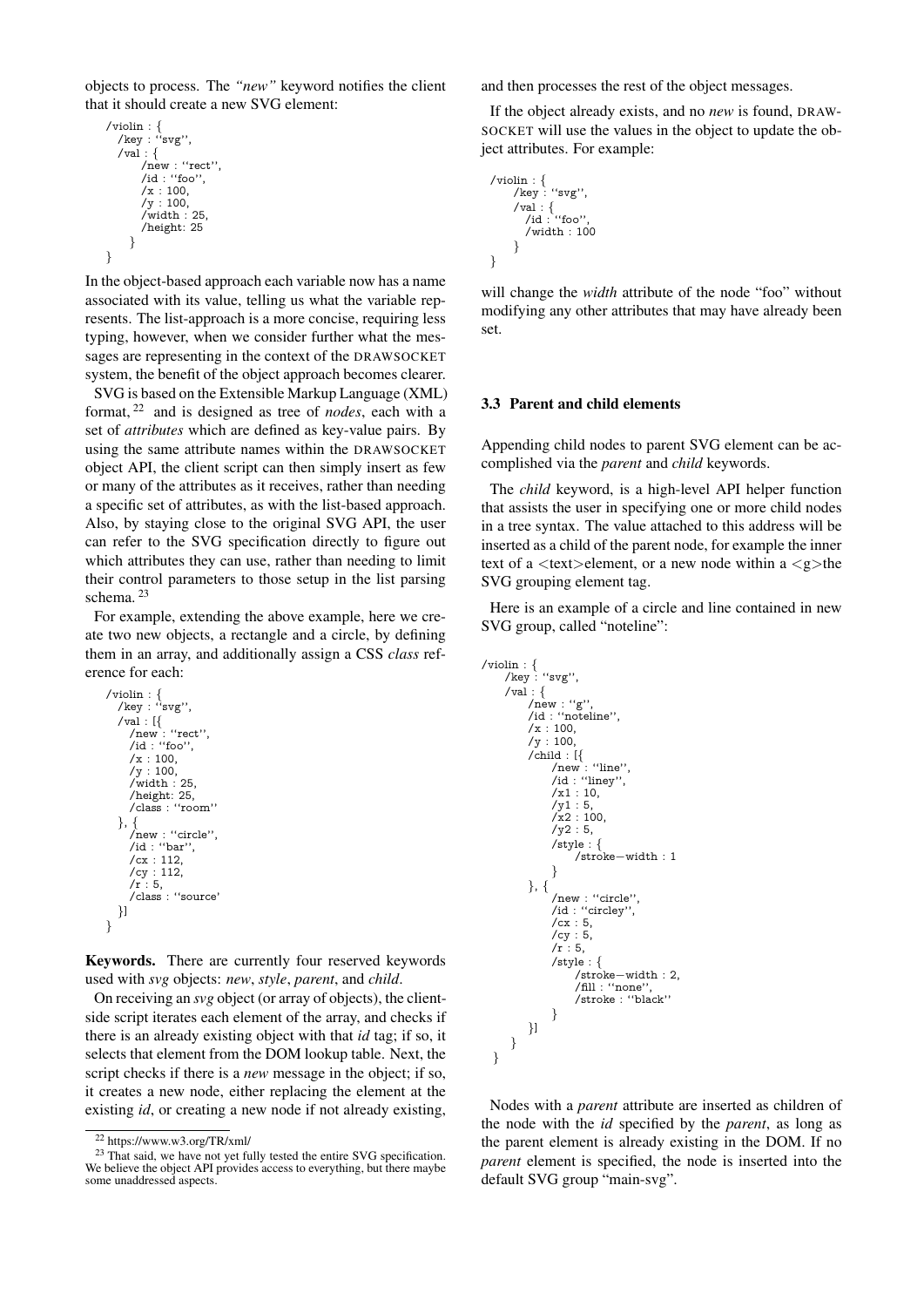For example, the above tree syntax could also be written this way:

```
/violin : {
/key : ''svg'',
    \sqrt{val} : [{
           /new : "g"
           /id : ''noteline'',
/x : 100,
           /\text{y} : 100}, {
           /new : ''line'',
/id : ''liney'',
/parent : ''noteline'',
           /\bar{x}1 : 10,/y1 : 5,
           /x2 : 100.
           /yz : 5,/style : {
                 /stroke−width : 1
            }
   }, {
           /new : ''circle'',
/id : ''circley'',
           /parent : ''noteline'',
/cx : 5,
           /cy : 5,
           /r : 5,/style : {
                  /stroke−width : 2,
/fill : ''none'',
                  /stroke : ''black''
           }
    }]
}
```
## 3.4 SVG layer drawing contexts

In an SVG file, each object element is drawn in the same order as they are written in the file, from top to bottom, with the last element being drawn last, "on top" of any objects that may have been drawn in the same location. In the DRAWSOCKET system, the drawing sequence is set through the order of the object creation (using the *new* keyword).

Using the *parent* and *child* keywords, new nodes can be created and inserted as children of existing nodes. The order in which the child nodes are created, sets the drawing order of the nodes. Importantly, *editing* nodes (i.e. setting values without the use of the *new* keyword), does *not* change the drawing order. Similarly, inserting nodes does not change the drawing order of the parent nodes. This rule makes it possible to use SVG groups as drawing layer contexts, which maintain stacking order relative to each other.

As an illustration, let's say you would like to have three layers, a background, middle and overlay. You could create three new groups within the main SVG node, called "back", "main", and "overlay", in a specific drawing order, like this:

```
/violin : {
/key : ''svg'',
     /val : [{
/new : ''g'',
         /id : ''back''
      }, {
         /new : "g"
         /id : "main"
    } , {
         /new : ''g'',
/id : ''overlay''
  }]
}
```
You could then use the *parent* keyword to append nodes to the newly created groups. New nodes are draw above older nodes, but since the groups maintain their drawing order, you can use them as layers. In this example, the "overlay" layer, will always be drawn after the "back" and "main" layer-groups.

```
/∗ : {
/key : ''svg'',
        \sqrt{val} : [{
               /parent : ''main'',
               /id : ''clef'',
               /new : "text"
               \frac{1}{\cosh 1} : "\&\#xE050"/class : ''bravura text'',
               /x : 40,/y : 50
        }, {
               /parent : ''back'',
               /new : ''rect'',
/id : ''rect'',
               /x : 5,/y : 5,/width : 100,
               /height : 100,
/fill : ''red''
        }, {
               /parent : ''overlay'',
/new : ''circle'',
/id : ''circle'',
               /cx : 50,
               /cy : 50,
/r : 10,
/fill : ''blue''
        }]
```
Using this approach, multiple layers of SVG elements can be grouped together and manipulated (with some limitations as described in the SVG specification).

## 3.5 SVG CSS Styling.

}

The ability to dynamically apply CSS styling operations on SVG elements provides the user with an extremely flexible mechanism for composing, and manipulating the graphic layout. For most common DRAWSOCKET usages, a set of default layout properties are defined in the file *drawsocketdefault.css*, which is loaded with the default HTML file (*drawsocket-page.html*). The linked stylesheet sets some defaults for SVG element types, for example *lines* have a default stroke width value so that they are visible by default. [24](#page-6-0)

DRAWSOCKET also provides dynamic access to CSS rules, for which it is useful to understand the hierarchy of SVG style properties.

There are three levels of inheritance with SVG CSS styling:

- (1) *presentation attributes*, set within the element, e.g.:
- <*rect fill="red"* >;

(2) *stylesheet* definitions, loaded via an attached CSS stylesheet document, or within a <style> element in the HTML document; and

(3) *inline styling*, a snippet of CSS wrapped in a string and set in an elements's *style* attribute, e.g.:

<*rect style="fill: red; stroke: 2"* >.

<span id="page-6-0"></span> $24$  Note that this is not always desirable, for example when importing SVG files exported by a program like Adobe Illustrator, which assumes that there are no pre-exiting CSS rules in place. For these cases, DRAW-SOCKET users can either override the defaults via a new CSS definition, or change the .css file by hand.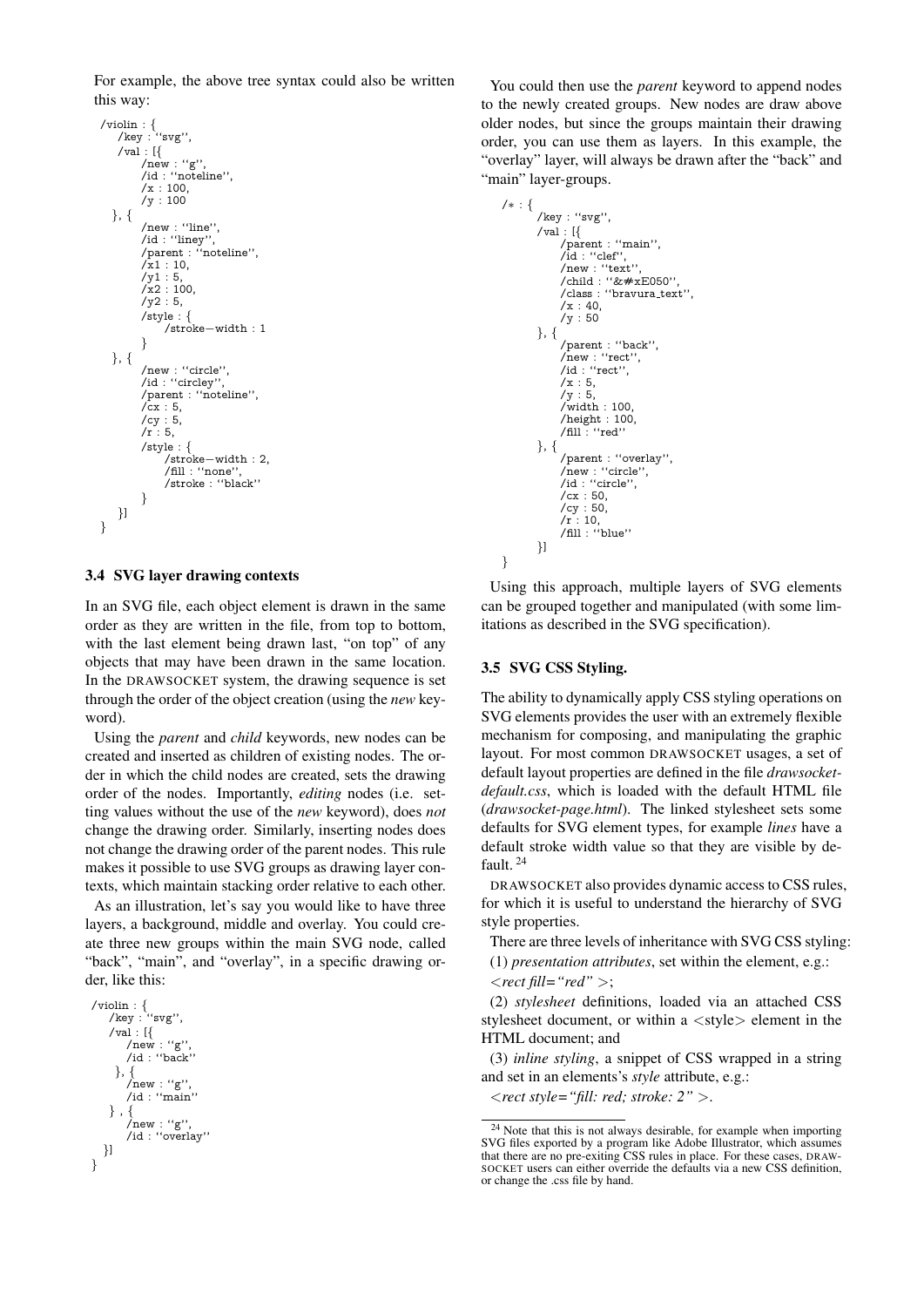Each is overridden by the next: stylesheets override presentation attributes, and inline styles override all the others. [25](#page-7-0)

Using CSS *class* selector syntax opens up many possibilities. For example, here is an example using the objectarray syntax to set create two CSS classes: (1) ".notehead" which sets defaults for fill and stroke properties, as well as the radius value,  $r$ ; and (2) ".notehead.open", a sub-class of ".notehead" which overrides the fill property.

Following the *css* definitions, a new SVG circle object is created and configured with the "notehead open" class.

```
/violin : [{
/key : ''css'',
   /val : [{
      /selector : ''.notehead'',
      /props : {
            /stroke : ''black'',
           /stroke−width : 2,
           /fill : ''black'',
           /\mathrm{r} : 5}
   \}, {
      /selector : ''.notehead.open'',
      /props : {
/fill : ''none''
      }
   }],
 }, {
/key : ''svg'',
   /val : {
/new : ''circle'',
      /id : "foo",
      /class : ''notehead open'',
      /cx : 20,
      /cy : 20
   }
}]
```
#### 3.6 SVG import and library definitions

DRAWSOCKET provides access to several methods for importing and reusing fragments of SVG. This is a useful approach for reducing the amount of data that needs to be sent over the network, and can greatly simplify the construction of more complex notation situations.

Referencing SVG definitions. There are two node types in the SVG specification which allow the user to create prototypes of graphic elements, *defs* and *symbol*, which can be applied like a stamp via the *use* tag.

Within the DRAWSOCKET main SVG element there is an element group called *defs* which is not directly drawn to the screen, but is visible by using the browser's HTML element viewer tool. DRAWSOCKET uses the same drawing context syntax for the *defs* node, as it does for the other drawing layers.

For example, the following snippet makes a new SVG group object in the *defs*, called "noteline", which contains a line and a circle:

```
/violin : {
/key : ''svg'',
    \sqrt{val} : {
       /parent : ''defs'',
       /new : ''g'',
/id : ''noteline'',
       /child : [{
            /new : ''line'',
            /x1 : 10,
            /\text{v1} : 10\chi2 : 100,
            /y2 : 10
        }, {
          /new : ''circle',
          .<br>/cx : 5,
         /cy : 5,
         /r: 5
      }]
   }
 }
```
Typically the user would send a library of definitions at the beginning of the piece, and then refer to the set of definitions as needed via the *use* SVG element and its *href* attribute, creating an internal reference to a given definition selected through its *id* attribute. [26](#page-7-1)

For example, the following new SVG object "foo", references the "noteline" definition above, offset to  $x, y$  position {100, 100}:

```
/violin : {
/key : ''svg'',
    /val : \{/new : "use"
       /id : ''foo'',
       /href : ''#noteline'',
       \frac{1}{x} : 100,
       /y : 100
  }
}
```
Importing fragments. The *use*-*href* syntax approach can also be used to import elements from external SVG files stored in the public HTML folder, by adding the target object's *id* to the external file path. For example, to reference an object with the ID "boo" in an external file called "other.svg" that is located in the public subfolder called "media" you could use the following snippet:

```
/violin : {
/key : ''svg'',
    \sqrt{val} : {
      /new : ''use'',
      /id : ''foo'',
      /href : ''/media/other.svg#boo''
  }
}
```
If *x* or *y* attributes are set in the *use* node, the referenced object will be offset by the amount specified by the *use* attributes.

DRAWSOCKET also provides an additional option with the *href* attribute. If the *href* value is a list, the second value is non-zero, the script will find the original object's bounding box and offset so that it lies at the origin  $\{0, 0\}$ , and then applies the  $x, y$  values as a second operation. The benefit of this feature is that it allows you to coordinate positions of objects without needing to know their original position in the reference file.

<span id="page-7-0"></span><sup>25</sup> With one exception, stylesheet definitions with the *!important* tag will override inline styles.

<span id="page-7-1"></span><sup>26</sup> Note that for all selections we are using the HTML/CSS *#* sign to specify that the following string is an *id*.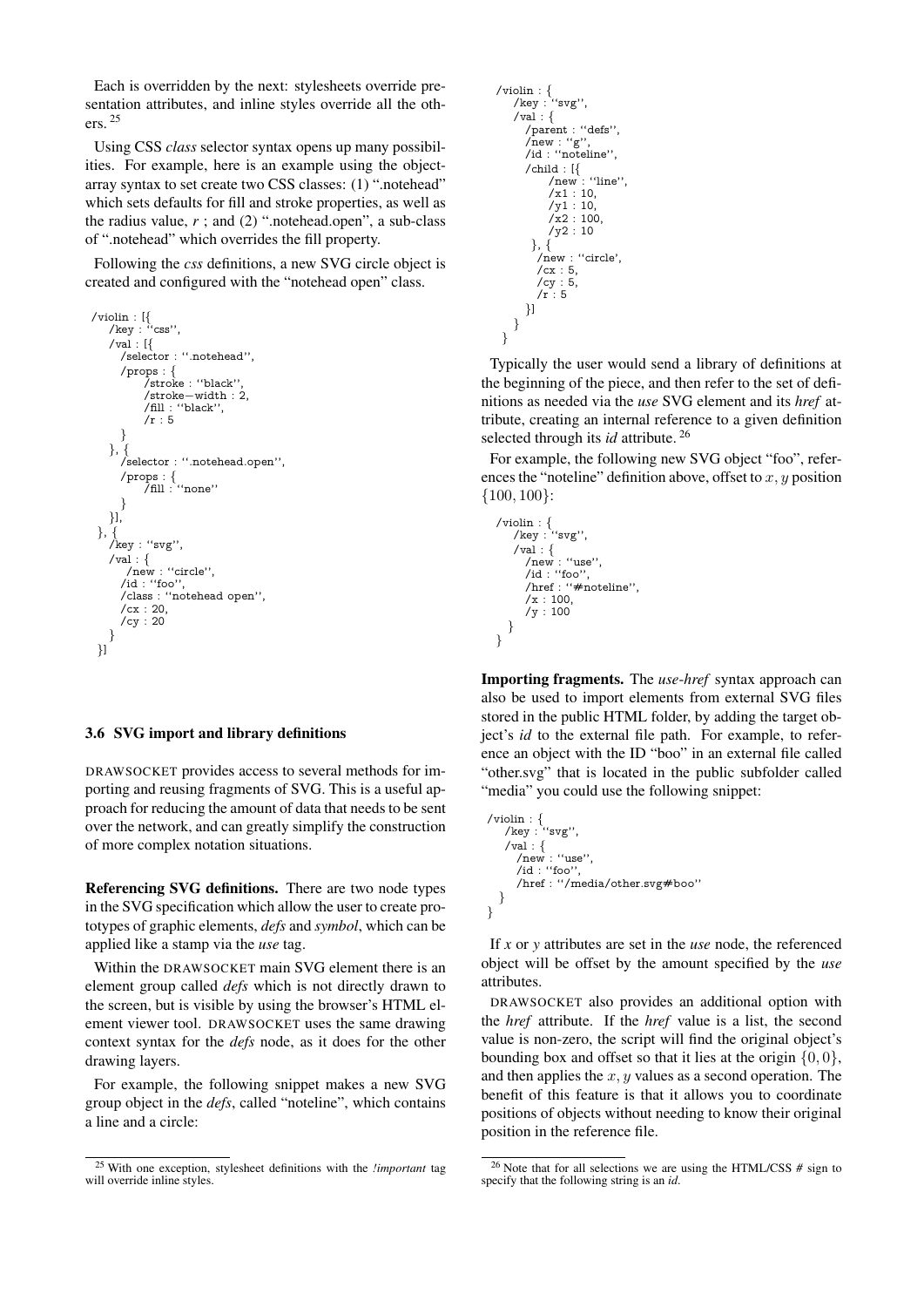## 3.7 PDF import

PDF files may be imported into DRAWSOCKET. For example, to load a PDF, storing it at the DRAWSOCKET ID "foo", setting its *x* position, *width* and setting it to display page 2:

```
/∗ : {
   /key : ''pdf'',
    /val : {
/id : ''newpdf'',
     /href : ''/media/flint piccolo excerpt.pdf'',
     \sqrt{\text{width}} : 600.
     /x : 100/page : 2
  }
}
```
## 3.8 Animation

While DRAWSOCKET objects may be animated using native CSS transitions and keyframes, the GSAP TweenMax and TimlineMax libraries were introduced to provide a much more convenient and cross-browser supported method. With the TweenMax library users can create a "tween" transition between the object's current position and current CSS property values, to another set of values over a given amount of time, using the TweenMax.to function via the *tween* DRAWSOCKET key. For example:

```
/violin : {
/key : ''tween'',
    /val : {
/id : ''aaa'',
       /target : ''#note'',
       /dur : 10,
       /vars : {
          /x : 100,
/y : 100,
          /opacity : 0
      }
   }
}
```
moves the SVG object "note" to the xy position  $\{100, 100\}$ , and fades the opacity to zero over a course of 10 seconds. The *tween* is stored as object in the DRAWSOCKET script at the given ID (here "aaa"), and may be recalled at will (see the online documentation for more details). The CSS selector *target*, *dur* and *vars* are plugged directly into the argument fields for the TweenMax.to function. [27](#page-8-0)

More complex animations can be implemented with the TimelineMax function, via the DRAWSOCKET *timeline* command, which is comprised of an array of tweens (which can also have different targets). As with the TweenMax.to function, an effort was made to make the encoding syntax as close to the native GSAP Timeline function as possible so users can refer to the GSAP documentation for full reference.

```
/violin : {
/key : ''timeline'',
     /val : {
/id : ''foo line'',
        /init : \{/paused : ''true'',
/yoyo : ''true'',
               /repeat : 20
        },
        /tweens : [{
               /target : ''#bar'',
               /dur : 1.
               /vars : {
/y : 270,
                      \frac{7}{x} : 100,
                      /scaleX : ''200%'',
                      /opacity : 1,
/ease : ''linear''
               }
        }, {
               /target : ''#bar'',
               /dur : 2,
               \begin{array}{c} \text{/vars}: {\{ \atop /y : 10,} \atop /x : 0,} \end{array}/scale : ''100%'',
                        /opacity : 1,
/ease : ''linear''
               }
       }]
    }
```
DRAWSOCKET provides the *cmd* keyword for tweens (and timelines of tweens) to start, stop, reset, reverse, etc.

Synchronization. All commands sent from the server are timestamped, which provides DRAWSOCKET with a mechanism to synchronize animations. Using the Timesync.js library, the client periodically asks the server for its current clock time and logs an offset value between the two clocks. [\[8\]](#page-10-7) Then, whenever a new animation start request is received, the client checks the message's timestamp relative to the current client clock time minus the logged difference from the server time to get the corrected animation start time in terms of the server clock. The client then checks the duration of the animation (tween or timeline) to make sure it hasn't already missed the end time for the animation, if not, the client script starts the animation, fastforwarding if necessary to compensate for network lag.

#### 3.9 Sound

}

In addition to providing access to browser-based drawing tools, DRAWSOCKET also makes use of the Tone.js [\[9\]](#page-10-8) WebAudio [28](#page-8-1) Framework for browser-based sound production.

The Tone support library also adds a new keyword, *call* which expects an object containing a *method* and optional *args*. Additionally, a the *call* object may also contain a *then* object which can be used as a sequential *call*, applied to the return value form the parent method call.

For example, he we create a new Tone.Player, load an mp3 file, tell it to start looping playback, and call the *toMaster()* Tone.Player method:

<span id="page-8-0"></span><sup>27</sup> https://greensock.com/docs/TweenMax/TweenMax()

<span id="page-8-1"></span><sup>28</sup> https://www.w3.org/TR/webaudio/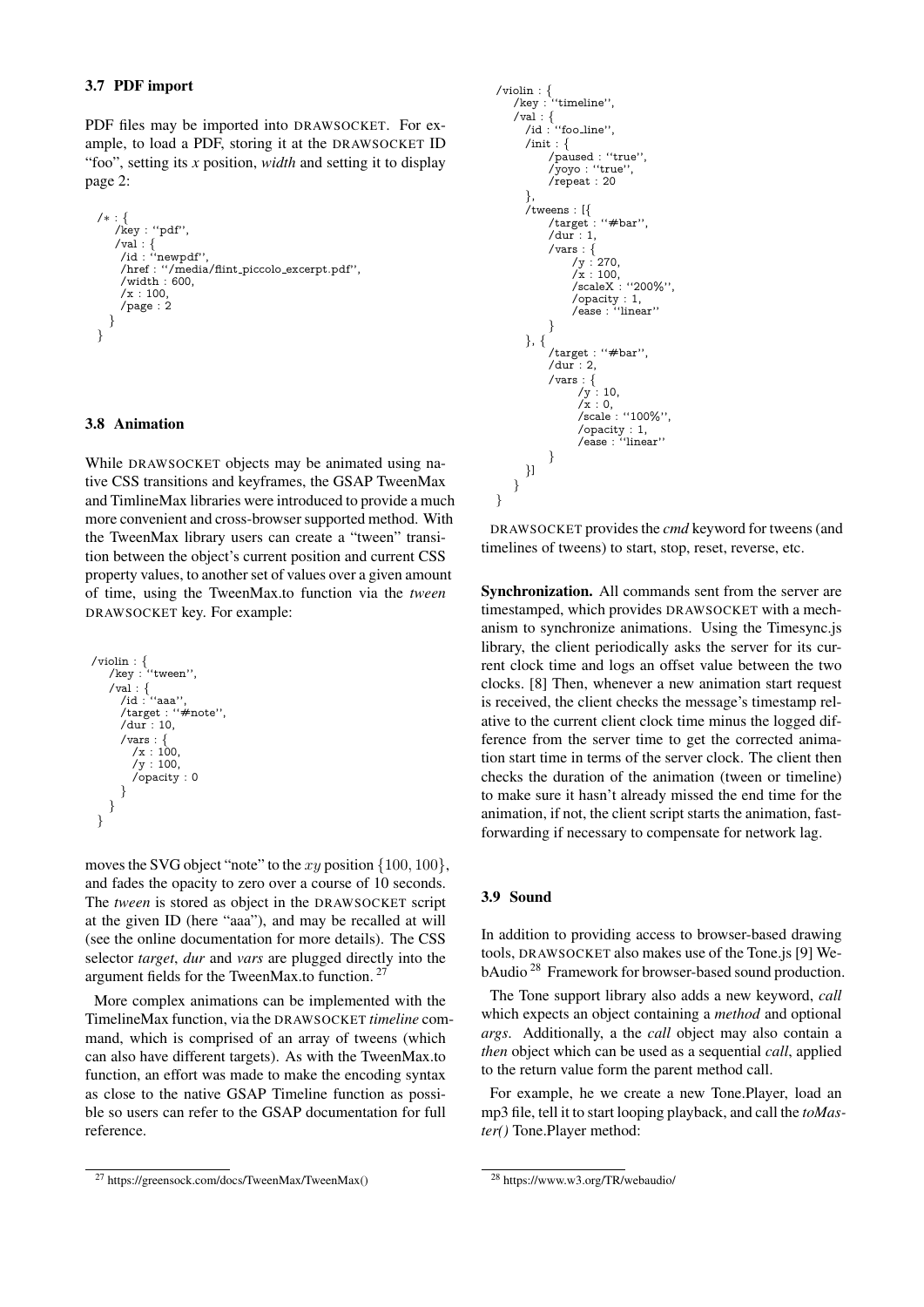```
/∗ : {
  /key : ''sound'',
   /val : \{/new : ''Player'',
/id : ''kick'',
     /vars : \{/url : ''/media/808 mp3/kick1.mp3'',
          /autostart : ''true'',
          /loop : ''true''
     },
     /call \colon/method : ''toMaster''
     }
  }
}
```
# 3.10 HTML5

DRAWSOCKET provides access to HTML nodes via the *html* tag.

For example, this loads a video:

```
/∗ : {
  /key : ''html'',
  \sqrt{val} : {
    /new : ''video'',
    /id : ''foo'',
    /child : {
         /new : ''source'',
         /type : ''video/mp4'',
         /src : ''somerandommovie.mp4''
    }
  }
}
```
Some HTML5 JS objects also support the *call* keyword. For example, this starts playing the above video:

```
/∗ : {
  /key : "html",
  /val : {
/id : ''foo'',
    /call : \{/method : ''play''
     }
  }
}
```
## 3.11 User Interaction

Lastly, DRAWSOCKET also sends user interaction information back to the server, outputting the data into Max where it can be used to control other processes, through mouse and multi-touch event listeners, and via HTML textfield input forms. When the user's mouse or fingers move over the screen DRAWSOCKET reports the  $x, y$  position and the top-most graphic object under the fingers or cursor, and bound with the URL address.<sup>[29](#page-9-0)</sup>

DRAWSOCKET also provides access to HTML text input fields. To create a text field, users first create a form with a default text prompt and then position the form by applying a CSS transform, or tween. When a client enters text into the text input field and hits enter or clicks outside of the form, the text is sent back to the server and output in Max in a similar fashion to mouse and multi-touch data.

User defined event callbacks. The main client-side processing function can also be invoked from a callback for handling user interaction, exposed to the global JS namespace as *drawsocket.input*. For example, the following snippet, which creates an SVG path object, and assigns an *onclick* callback function which triggers a sample playback when the client user clicks on the path object:

```
/∗ : {
/key : ''svg'',
  /val : \{/new : ''path'',
    /id : "wow",
     /style : {
/fill : ''red''
     },<br>/d : ''M100,100a30,30,0,0,0,0−60a30,30,0,0,0,60'',
     /onclick : ''drawsocket.input({
         key: 'sound',
         val: {
              id: 'kick',
              call: {
                   method: 'restart'
              }
          }
     })''
  }
}
```
#### 4. FUTURE WORK

DRAWSOCKET currently still considered "in development", that said, the system has already been used in several live performances, and appears to be fairly robust. As we prepare for the large-scale extension of the system to the St. Pauli Elbtunnel [\[10\]](#page-10-9) we will have a good opportunity to fully stress-test the system.

One potential issue that we imagine could arise is with the caching system. Currently the caching routine is processed within the callback function that gets called when a new dictionary arrives from Max. On receiving a new dictionary, the server routes the data, sending packets to the appropriate clients, and then sends the packets to the cache system which unions the data with any nodes with a matching *id* (or *selector* in the case of CSS). There is a question about the scalability of this approach.

Node.js, like vanilla JS, uses an "event driven", "single threaded event loop model", which uses a queue of event callbacks which need to be processed asynchronously. However, it is possible to block the event loop[\[11\]](#page-10-10) within a callback function, should the execution take too long. In particular, the JSON.parse and JSON.stringify operations are potentially expensive, with a complexity of  $O(n)$ ; so, depending on the size of the incoming dictionary, this could significantly slow down the response of the server. In our testing so far, we have already noticed some issues with processing very large dictionaries arriving from Max, but we need to investigate further. It is possible that since the data is broadcasted before being sent to the caching system, that the blocking of the event loop will be less noticeable on the client-side, however, the responsiveness of the server will be reduced and this will likely effect the clocksynchronization routine, and could also in extreme cases result in a buildup of events to process in queue. To address this issue, we might look into storing the URL states in a separate database, which runs as a separate process.

<span id="page-9-0"></span><sup>&</sup>lt;sup>29</sup> Currently there is no unique client identifier, i.e. all users on the same URL will send their user interaction data identified by the same URL address. A unique tagging system will likely be implemented at some point.